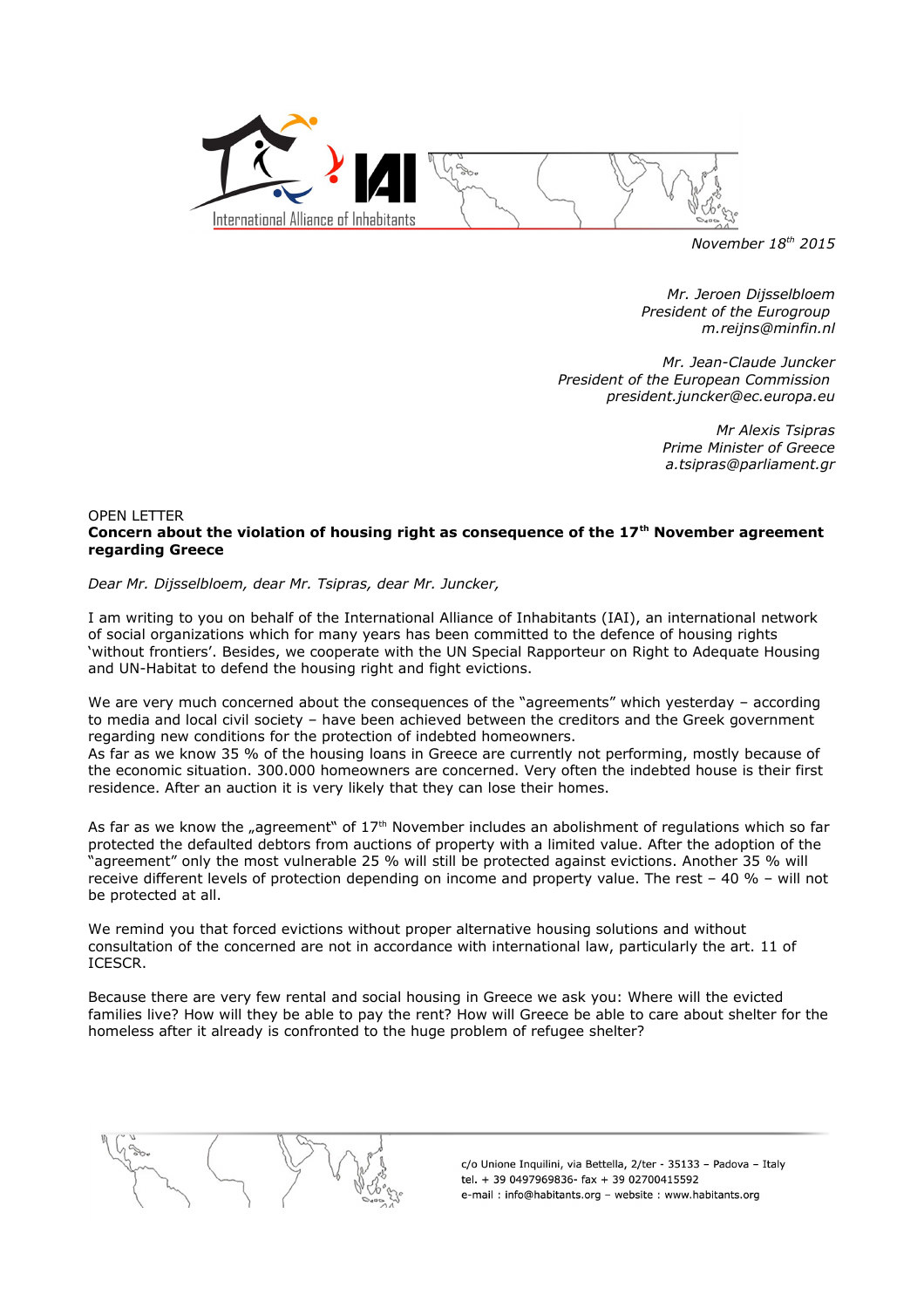The currently achievable prices at auctions are far below the original value. If you enforce a bigger number of auctions not only eviction will be the result. Also the wealth of the Greeks will be redistributed to speculative investors another time.

We do not understand why the alternatives which had been proposed by the Greek government have not been implemented or developed, in particular the idea of a public holding for non performing housing loans. We don't know the details of that idea. But we believe that a public, democratically managed fund could take the loans and rent the houses to their original users in exchange for an affordable rent which will be reinvested into the property or the reduction of the loan. The real estate value would be maintained as a public asset within the Eurozone. After an economic recovery of Greece the inhabitants could pay back the loans at affordable rates, or the houses would be transformed into principal social rental housing units for those who are living in it. In any case the value of the property would be maintained for the society in order to be able to satisfy the housing needs.

The enforced sell-out of owner-occupied homes instead of safeguarding social values would push up the social costs for housing provision and care for the homeless. At the same time the pressure on emigration would increase. We are asking: Are you aware about these costs? If the Eurogroup would force homeowners into poverty that for sure would not be a contribution to

economic recovery.

At the same time we had to accuse the creditors to be directly responsible for forced evictions and homelessness in Greece.

For those reasons we stand in solidarity with local struggles agains evictions and, wether the agreement will be approved by Greek Parliament, we would not hesitate in appealing to the UN Special Rapporteur on Housing Rights, the European Court of Human Rights and to the European Committee of Social Rights, and UN Office of High Commissioner for Human Rights.

We call on you to proof your agreement another time and not to decide policies which can cause the eviction of thousands of families.

Respectfully yours

 $\alpha$ 

Cesare Ottolini IAI Global Coordinator

## **Please remember the following articles of international law:**

1. Article 11.1 of the International Covenant on Economic, Social and Cultural Rights, to which Russia is a party, which states that "the States Parties to the present Covenant recognize the right of everyone to an adequate standard of living for himself and his family, including housing, and to the continuous improvement of living conditions"; ratified by Greece on 16 May 1985.

And also:

- 2. Article 12 of the Universal Declaration of Human Rights, adopted and proclaimed by General Assembly Resolution 217 A (III), 10 December 1948: "No one shall be subjected to arbitrary interference with his privacy, family, home or correspondence, nor to attacks upon his honour and reputation. Everyone has the right to the protection of the law against such interference or attacks";
- 3. Article 27 of the Convention on the Rights of the Child, ratified by Greece on 11 May 1993: "States Parties, in accordance with national conditions and within their means, shall take appropriate measures to assist parents and others responsible for the child to implement this right and shall in case of need provide material assistance and support programs, particularly with regard to nutrition, clothing and housing";
- 4. Article 8 (Right to respect for private and family life) of the European Convention for the Protection of Human Rights and Fundamental Freedoms, ratified by Grrece on 5 May 1953;
- 5. Revised European Social Charter, signed by Greece on 3 March 1996 (alone or in combination with Article E



c/o Unione Inquilini, via Bettella, 2/ter - 35133 - Padova - Italy tel. + 39 0497969836- fax + 39 02700415592 e-mail: info@habitants.org - website: www.habitants.org